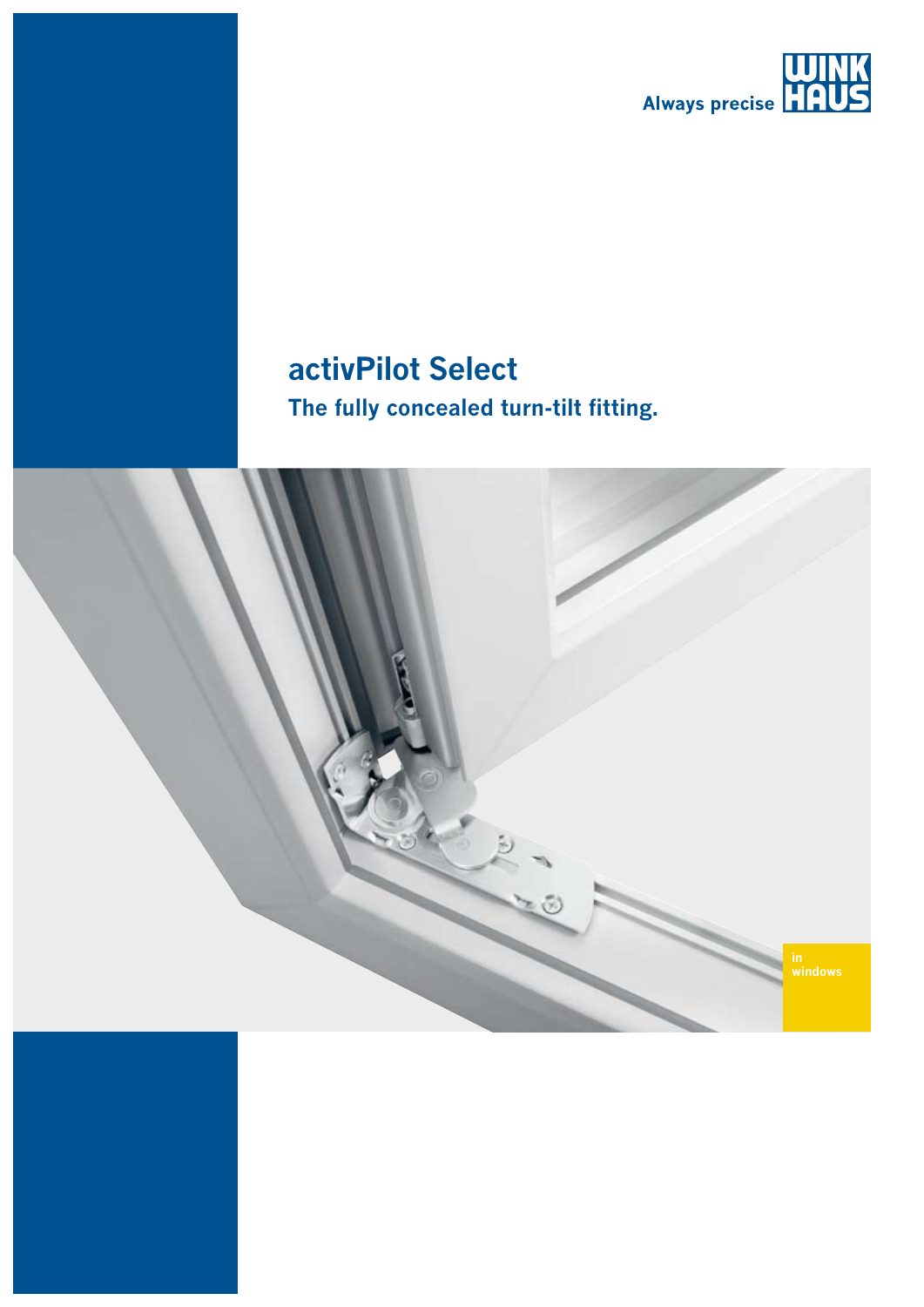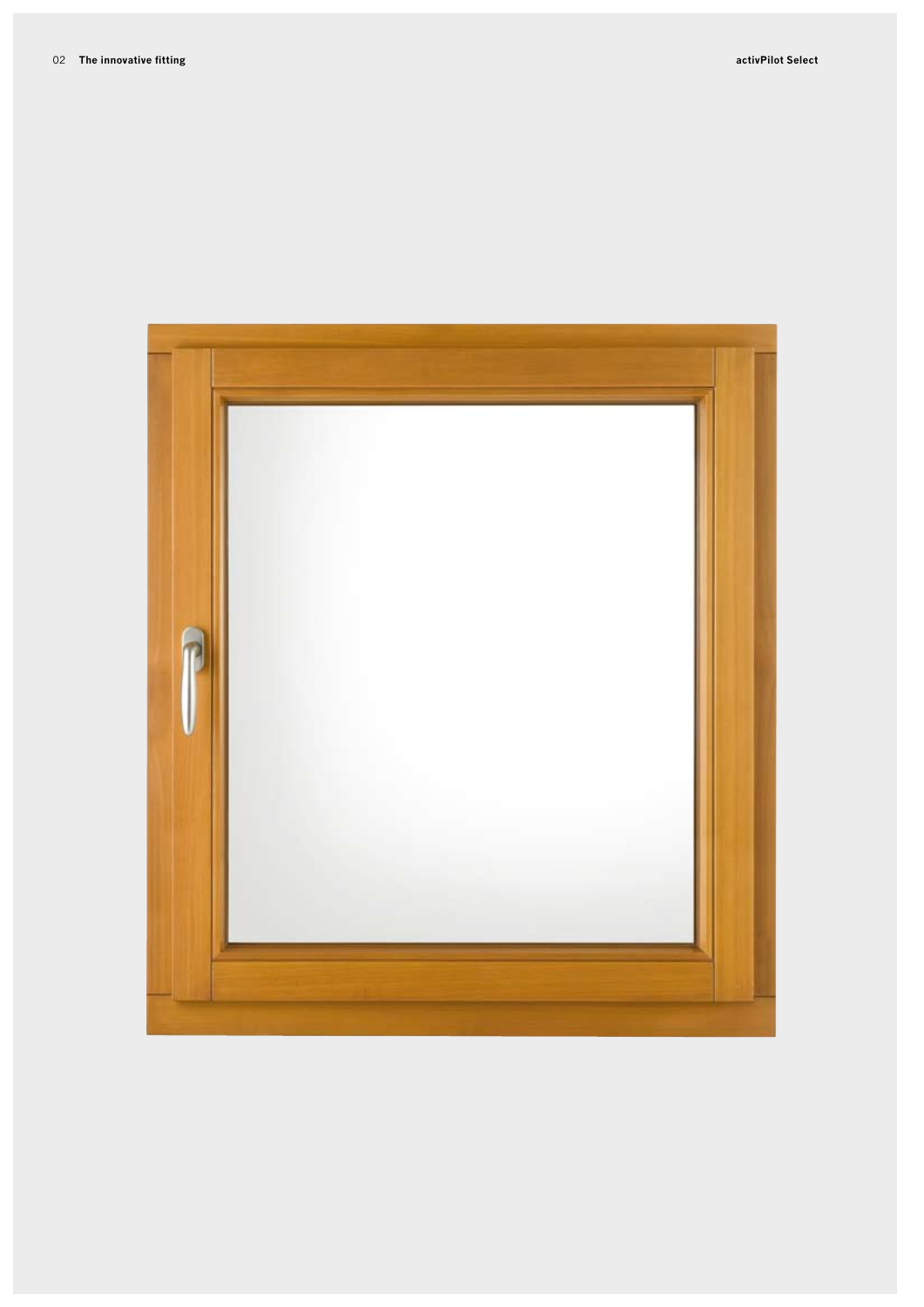# **The invisible turn-tilt fitting for the most exacting of requirements.**

**Discover the world of window innovations: the fully concealed turn-tilt fitting for attractive design that can bear a sash weight of up to 150 kg. A fitting easy to install thanks to its intelligent modular construction which can easily be adjusted to changing requirements at any time.**

#### **The easy solution for heavy windows.**

activPilot Select opens up a new world of opportunities to manufacturers of window and building components as well as for architects. Sashes with a weight of up to 150 kg and an area of 3 m² are easy to handle with this innovative turn-tilt fitting. activPilot Select thus fulfils modern architectural requirements in new buildings and restoration work. This is also true of energy efficiency. Even large sash areas with triple glazing can easily be implemented.

activPilot Select is a fully concealed turn-tilt fitting. The window design is not spoiled by visible bearing pieces. The intelligent, modular system reduces the number of components and thus the installation work. Large air gap tolerances of 10.8 to 14 mm additionally facilitate installation. The standard activPilot Select model will bear up to 100 kg – this alone is unique on the market. On top of this, you can always retrofit add-on functionality from the activPilot program.

**All fitting elements are fully concealed with activPilot Select. For perfect looks and functionality. Multiple patents. Simply beautiful.**

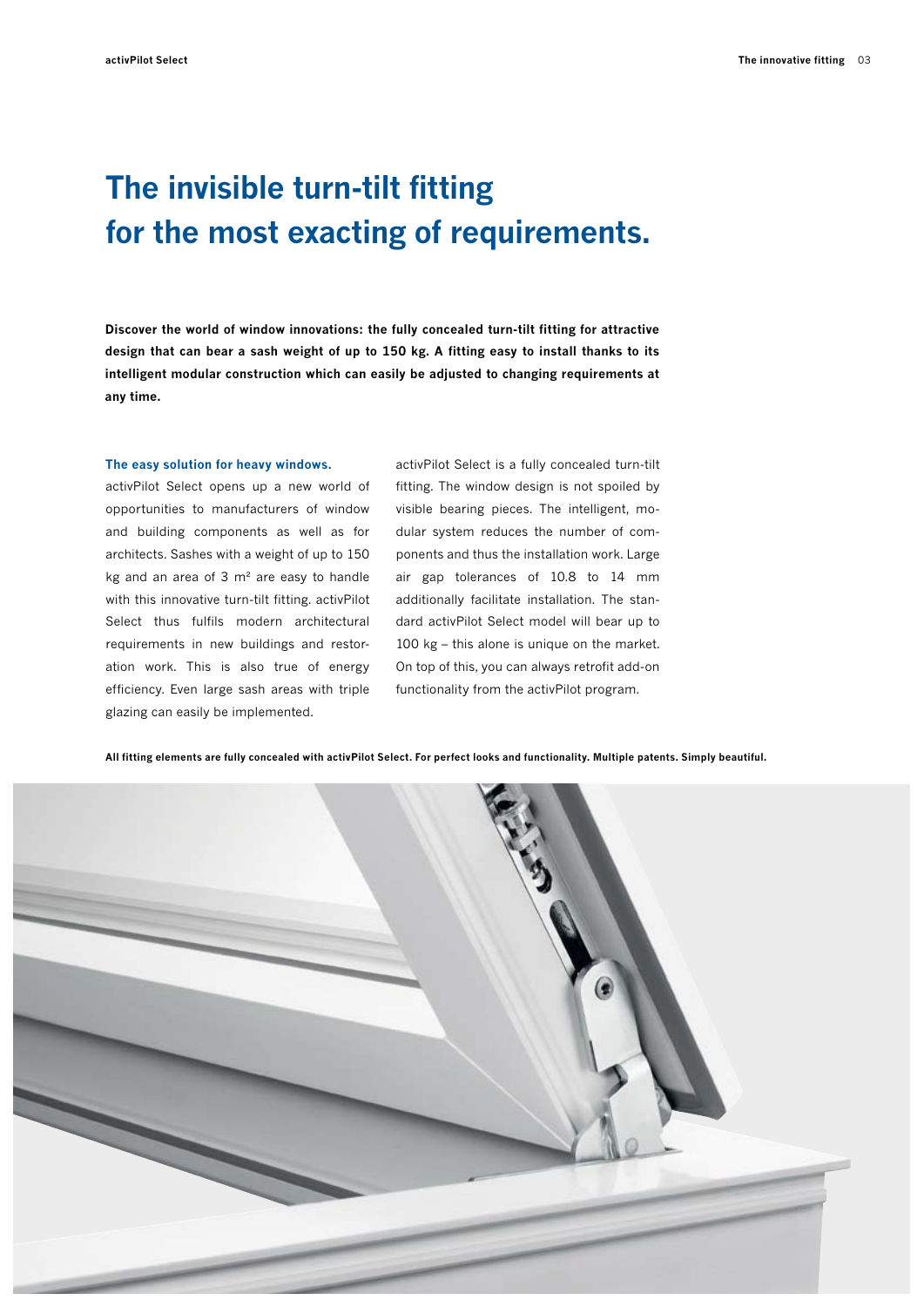# **Innovative technology adding hidden strength:**



**The activPilot Select system packs sophisticated functionality into the smallest of construction spaces. This allows for "invisible" integration of fittings. The sophisticated fitting design reduces wear and tear, thus ensuring a long service life. No need to mill the sash or frame when mounting activPilot Select fittings into PVC windows.**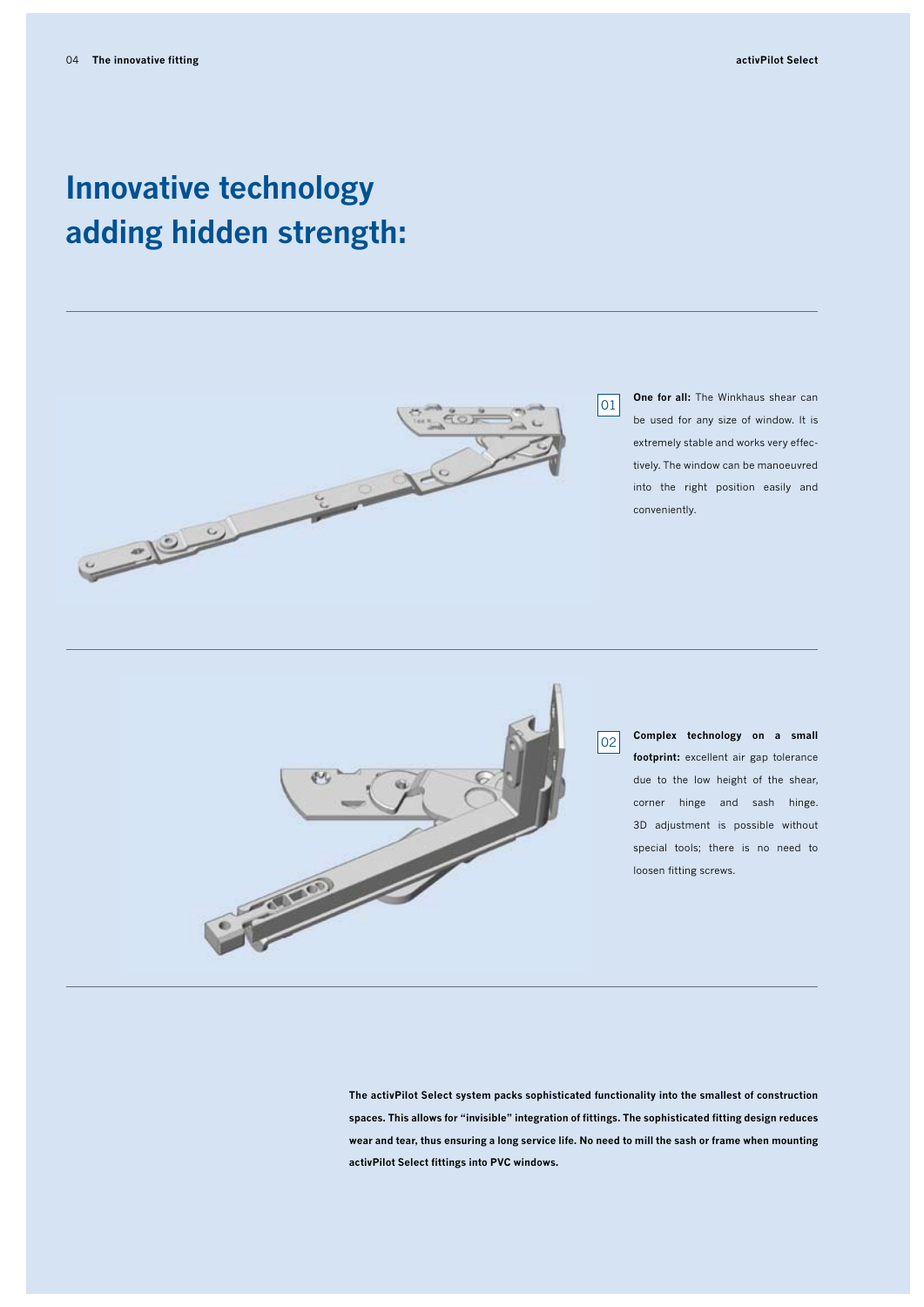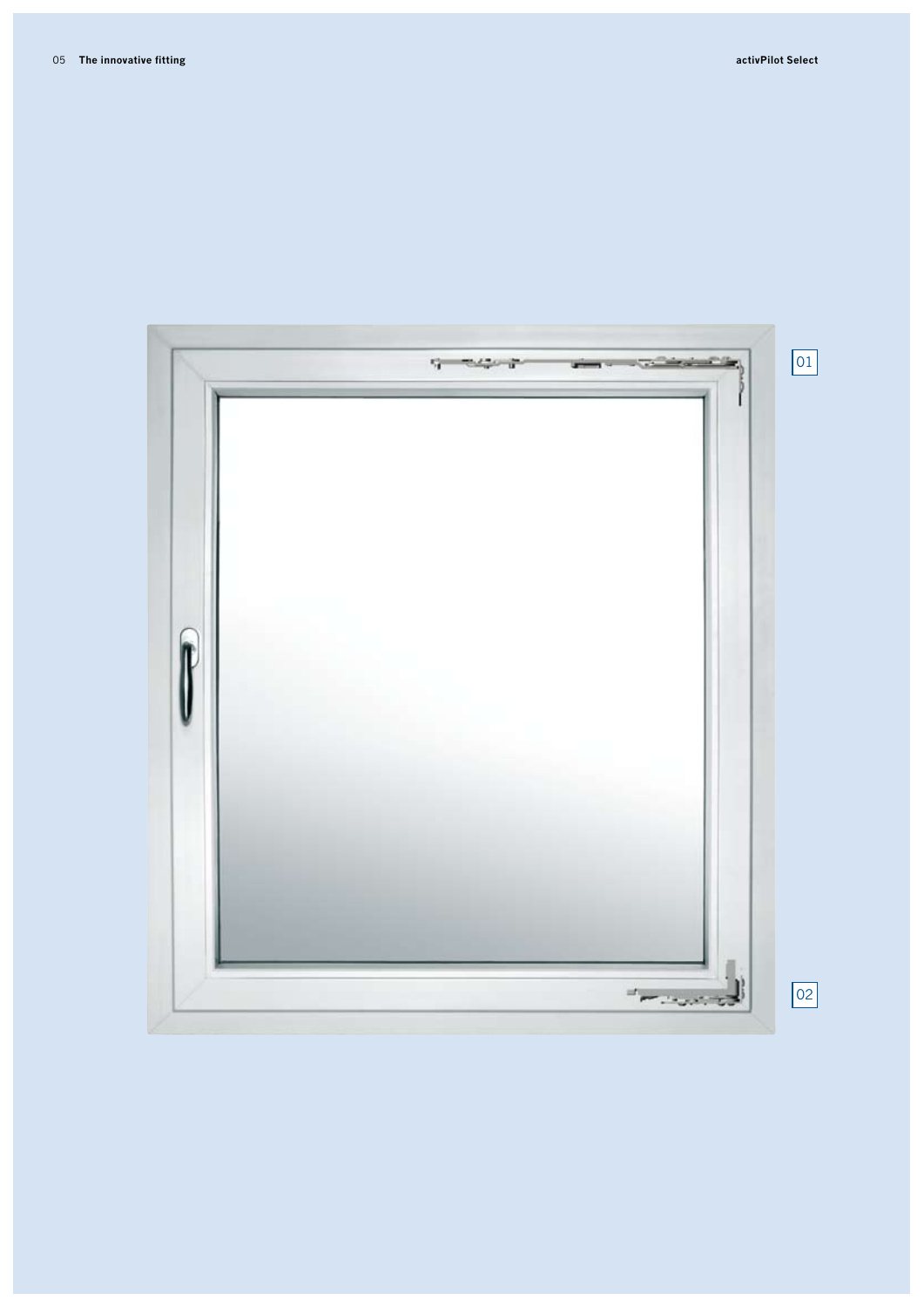# **Elegant strength – up to 150 kg sash weight.**

### **A weighty argument for heavy windows: activPilot Select patented several times.**

Large window areas for light-flooded rooms are characteristic of modern architecture. This means heavy sashes – especially where heat and noise insulating triple glazing is chosen.

The standard activPilot Select turn-tilt fitting is designed for a sash weight of 100 kg. Two addon modules are all it takes to boost the bearing capacity to 150 kg at a later stage. Unique technology by Winkhaus. activPilot Select enables you to implement window areas of up to 3 m² per sash.

The special design principle guarantees minimal wear and tear, despite heavy load, thus ensuring a high durability. Many years of experience with the tried-and-trusted predecessor range, autoPilot Elegance, have flown into the development of activPilot Select: mature Winkhaus technology you can rely on.

The activPilot Select system has demonstrated its excellent stability and long service life in comprehensive test series. Many of activPilot Select's new design features are patented and exclusively available from Winkhaus.

#### **Winkhaus Plus**

- **+ Fully concealed turn-tilt fitting without visible bearing pieces**
- **+ Suitable for sash weights of up to 150 kg and sash areas of up to 3 m²**
- **+ Technology with multiple patents**
- **+ Stability and high durability demonstrated in test series**
- **+ Certified according to DIN EN 13126–8**

**The fully concealed activPilot Select meets highest demands regarding design and comfort. The illustration shows a combined corner/sash hinge.**



**With just two add-on components – a sash hinge rail and adapter plate – you can increase the load bearing capacity from 100 kg to up to 150 kg.**

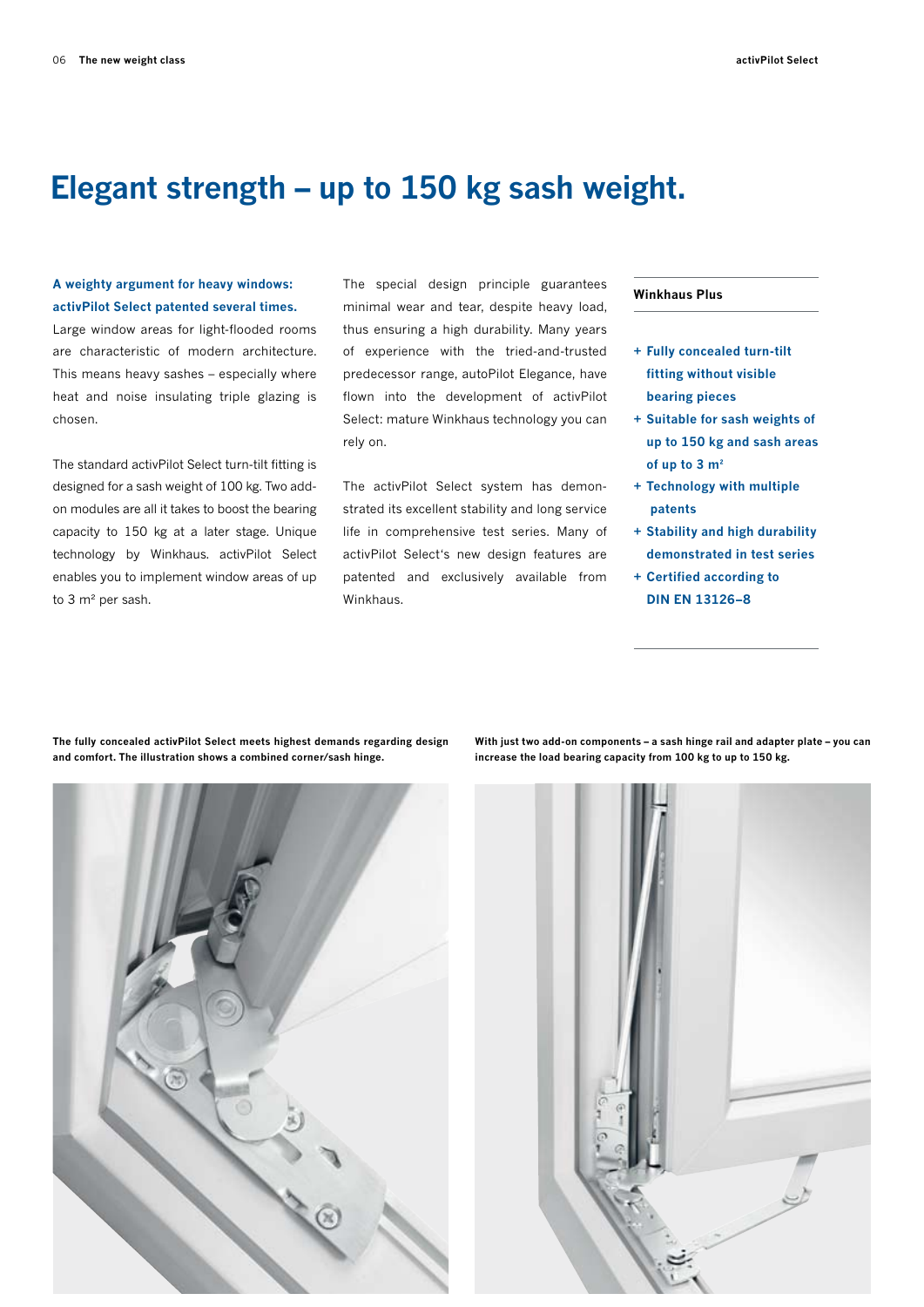# **Pure design for demanding architecture.**

#### **Less is more attractive.**

activPilot Select allows you to design your windows attractively. The window design is not impaired by visible bearing pieces because they are integrated in the rebate. The ideal solution for the demanding aesthetic requirements of modern building concepts. activPilot Select gives you the ability to implement timelessly beautiful designs, not only in new buildings, but also in renovation and restoration work. This helps to keep the original looks of old buildings. A major advantage of buildings listed for preservation.

Colour deviations between the window frame and external fitting elements? activPilot Select solves this problem by giving you a free choice of colours for the window sash and frame.

#### **Comfort and care.**

The wide opening angle of over 95° means that windows fitted with activPilot Select offer a high level of convenience. No external bearing elements must be cleaned; and this makes care very simple. Even years later, activPilot Select will continue to enthrall the viewer with its plain, perfect elegance.

#### **Winkhaus Plus**

- **+ Aesthetic, timeless windows thanks to "invisible" fittings**
- **+ Ideal for modern architectural concepts in new buildings, renovation and restoration work**
- **+ Free choice of colours for sash and frame**



**Another benefit: Thanks to activPilot Select you can open sashes up to an angle of more than 95°.**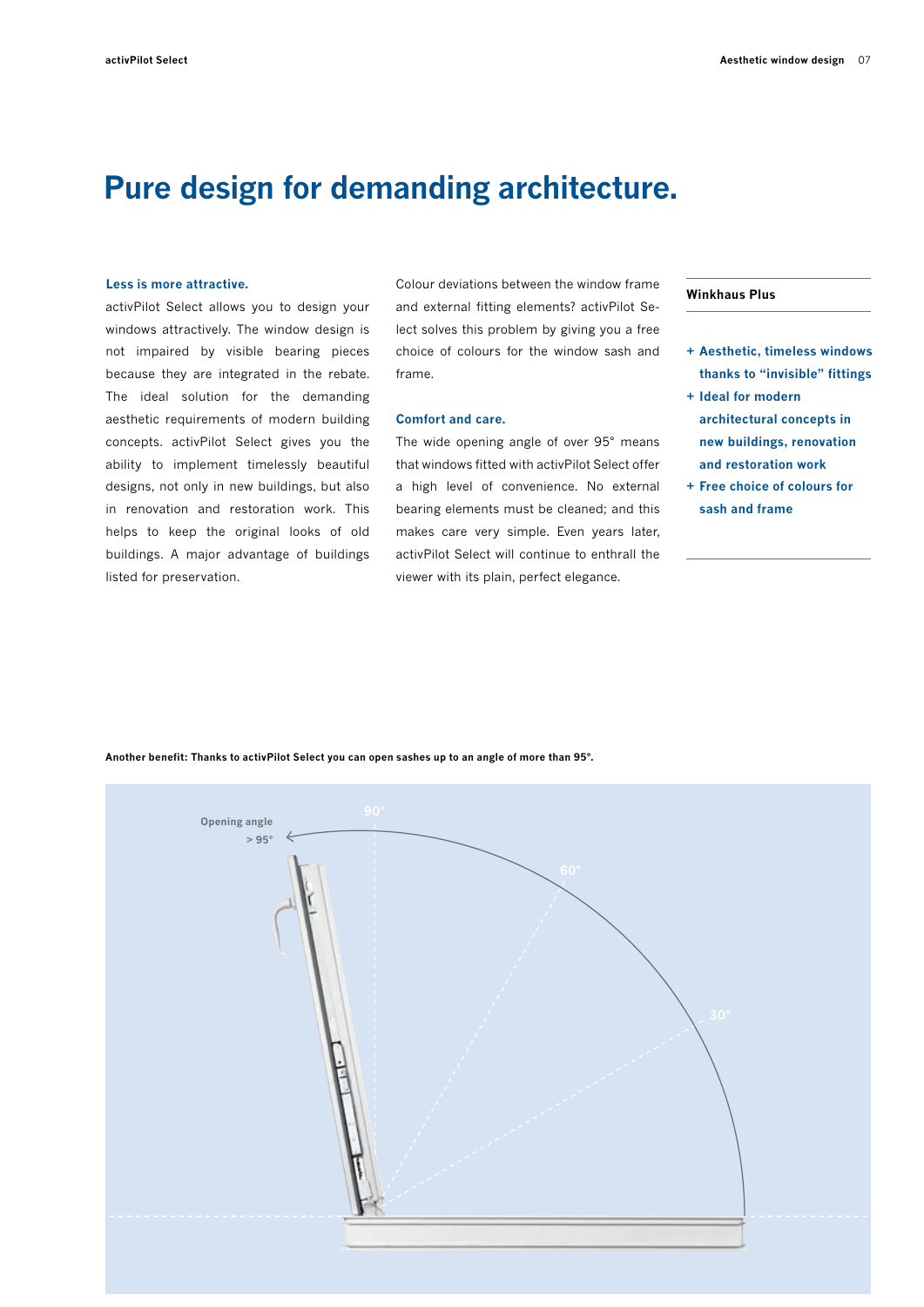## **Flexible configuration – quick installation.**

#### **Less effort, more safety.**

activPilot Select's user-friendly design offers window builders vastly simplified and accelerated installation and adjustment of the fittings. No need for special drilling or complicated milling when producing PVC windows. Locking points can be moved right into the corners – for more stability and safety. Fittings are quickly and easily installed; no need for special tools. Minimal effort – and this includes work on site: Sashes are easily fitted and, depending on the sash weight, can be fitted by a single qualified employee.

activPilot Select's flat shear package supports air gap tolerances between 10.8 and 14 mm. Height and side adjustment is easy and can be performed without special tools on the sash hinge. The contact pressure is adjustable via the corner hinge.

The modular system was designed with care to reduce the number of components and thus the amount of work at every stage. Fittings can be flexibly adjusted to the customer's individual requirements. And extensions at a later stage are easily done, such as increasing the load bearing capacity from 100 kg to max. 150 kg. Two easily retrofittable add-on components are all you need.

#### **Winkhaus Plus**

- **+ Intelligent, modular design supports individual system configuration and easy retrofitting**
- **+ Quick installation thanks to few components and greater air gap tolerances**
- **+ Easy mounting, rapid adjustment without special tools**

**Even large sashes can be installed in just a couple of steps – in most cases by a single worker without any help.** 



**01. Slot the sash hinge into the corner hinge.**

**02. Push the upper sash part towards the shear.**



**03. Slot the shear into the top rod. 04. Close the window.**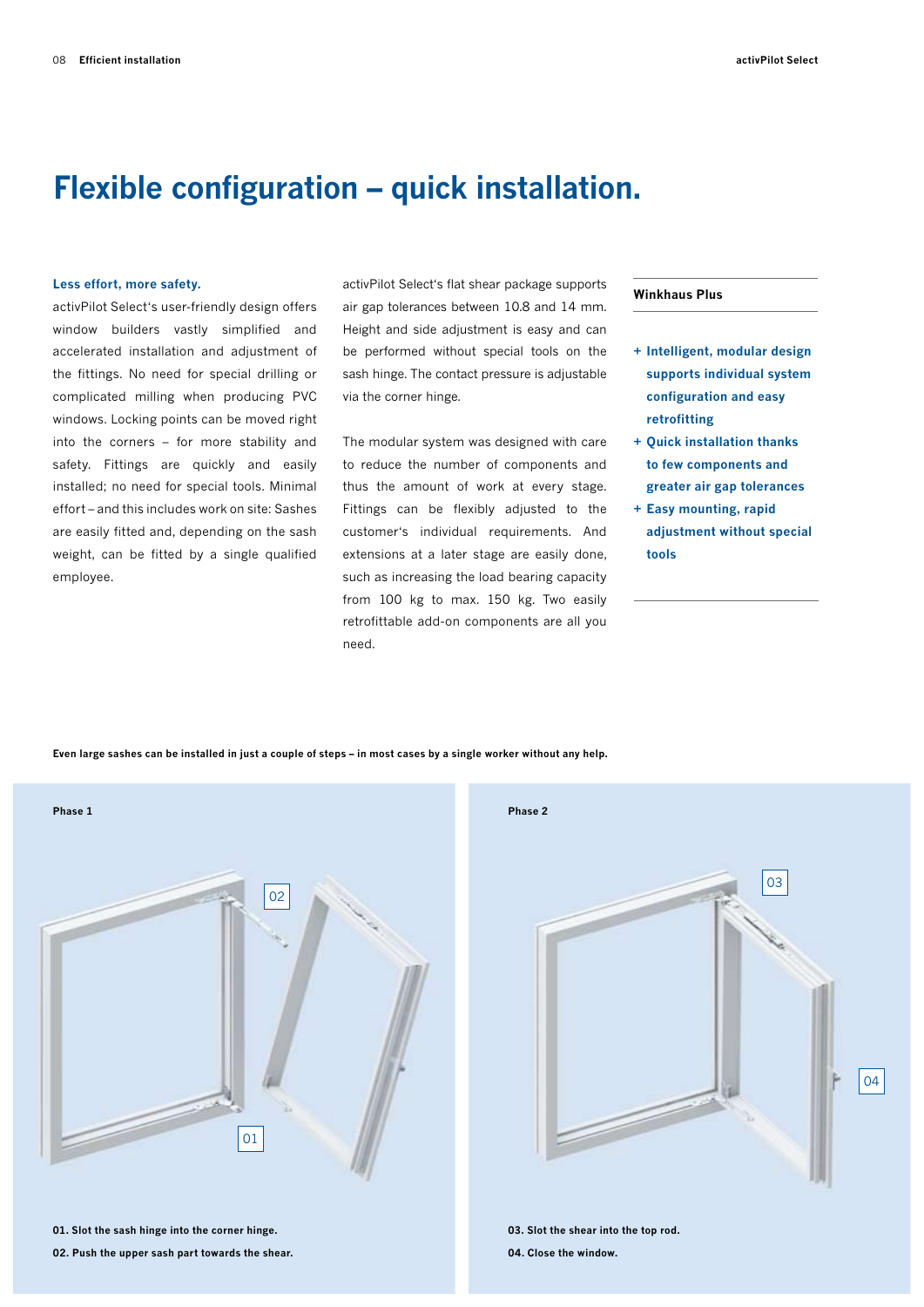# **activPilot – the intelligent modular system.**

### **Tailor-made functionality – adaptable at any time.**

activPilot Select is a variant of the Winkhaus activPilot system of fittings. The activPilot product range includes specific solution models for a variety of window design requirements, including models with innovative, integrated locking sensors. The activPilot system of fittings is modular. All components used in the system are compatible. This means that any activPilot fitting can be retrofitted with value-added functions at any time. The system's locking bolts are generally burglary-resistant, WK security approved. All keeps are suitable for right/left-handed use. A solution full of potential for any requirement.

### **Winkhaus –**

### **technology setting standards.**

For decades, Winkhaus has been a leading specialist for premium-quality door and window fittings. Motivated and inventive product development has led to numerous innovations and patents. For example, the first fully concealed window fitting was made by Winkhaus, and it has been a successful model for more than 20 years. What was a technical revolution at the time, is the industry standard today. The activPilot fitting system sees Winkhaus once again setting new standards in window building technology. An abundance of benefits and unique combinations – activ-Pilot Select now brings this standard to heavy, large-area windows.

### **Winkhaus Plus**

#### **For the window builder**

- **+ Quick and easy assembly of fittings; less components than with conventional systems**
- **+ Large air gap tolerances and thus more functional safety even in case of temperature fluctuations**
- **+ Sashes can be mounted by a single person without help**
- **+ Height and side adjustment without special tools; easy adjustment of contact pressure**

### **For the fitting and building component dealer**

- **+ Modular system with a small number of components, all variants and add-on modules compatible**
- **+ Large air gap tolerances and thus more functional safety even in case of temperature fluctuations**
- **+ Unique product with unique technical selling points**
- **+ Boosts your competitiveness**

#### **For planners, fitters, users**

- **+ Aesthetic window design without visible fitting elements – even for large and heavy window areas**
- **+ High level of functional safety as air gap fluctuations can be compensated and thus alterations of the window element can be tolerated**
- **+ Extensible system which can be adjusted to changing requirements**
- **+ Stable, durable quality**